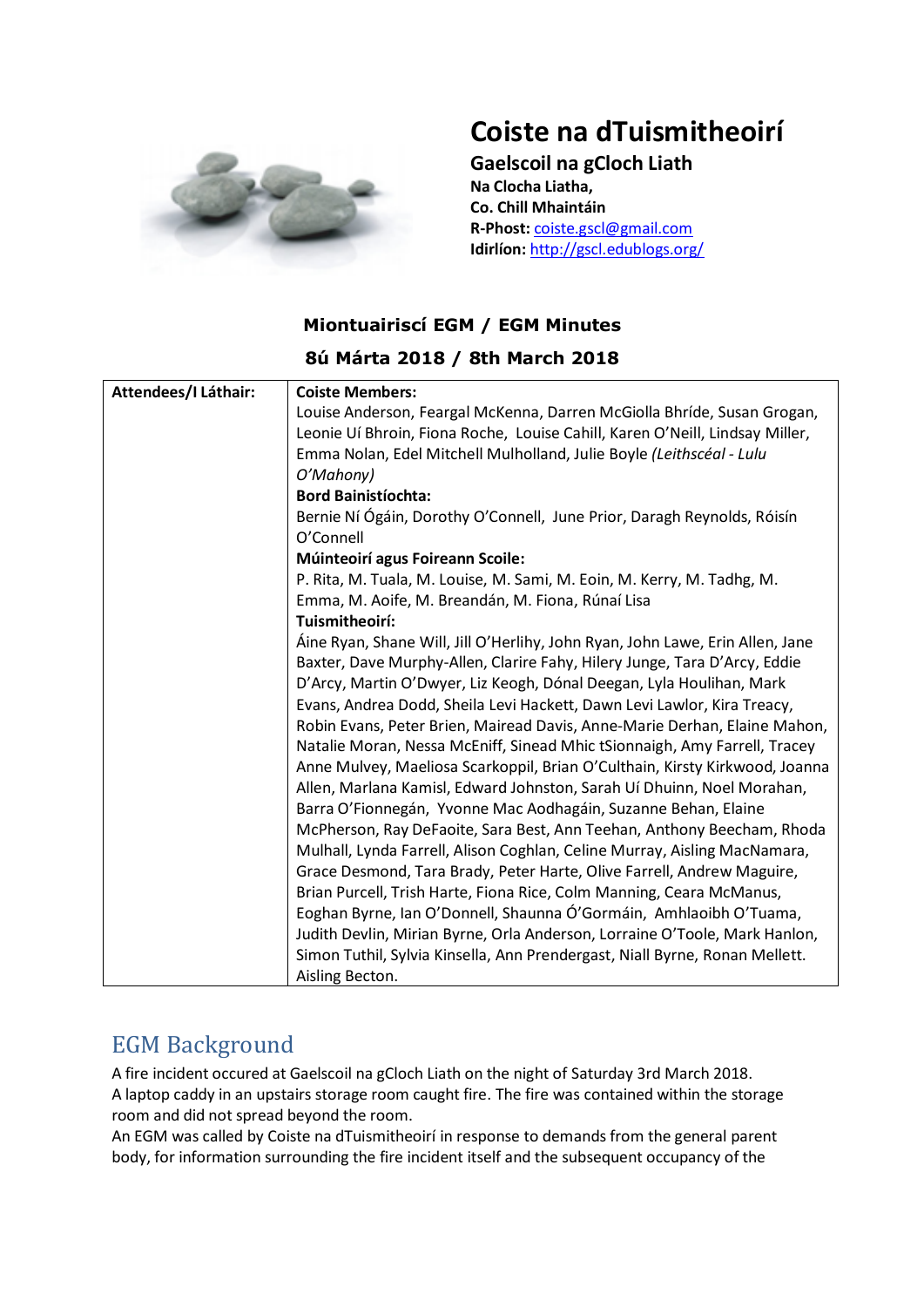school and to dispel any mis-information that was circulating among the parent body and wider community.

The Coiste invited An Bord Bainistíochta to play an active role in the meeting in order to communicate the full facts of the incident to the school community. Our thanks to the members of the Bord Bainistíocht, all of whom attended the meeting. The teaching staff were also invited to the attend the meeting and again, our thanks go to the many members of the teaching staff who also attended the meeting.

The official record of the meeting contains the prepared statements read into the record and a summary of the Q and A that followed the prepared statements. As stated at the meeting, the identity of all who contributed to the Q and A session was recorded but is not published in the official record. Any statements that were ruled out of order by the Cathaoirleach at the meeting were recorded but are not published as part of this official record.

The meeting was chaired by Cathaoirleach Coiste na dTuismitheóirí, Louise Anderson.

## Opening & Welcome (Louise Anderson)

Louise welcomed everyone and thanked them for coming to the EGM. She introduced the Coiste, members of the Bord Bainistíochta (BB), Priomhide Rita, Múinteoirí and herself as Chair of the Coiste.

Special thanks were given to P. Rita and the members of the board for attending.

Louise stated that the coiste were acutely aware of all the hard work that had gone on behind the scenes while dealing with the day to day running of the school and all other commitments individuals have.

Louise then read the following statement:

"The fire at the weekend in the context of the existing fire safety issues shocked and alarmed everyone; parents, staff and board.

As a Coiste we are a link between parents and the school and board and as parents on the Coiste we could see that as the week went on and with media coverage, that speculation was increasing and parents wanted and needed to know the facts. Within the Coiste constitution, which is available on the Coiste website at <http://gscl.edublogs.org/bunreacht-choiste-na-dtuisti/> , there is a facility to call an EGM and so we decided to call an Extraordinary General Meeting (an EGM) to try to get all of the known facts out to parents sooner rather than later and to try where possible to get answers to some of the questions which parents have.

We realise how important it is for parents to feel they are being kept fully informed at a time like this and we want the school and board and parents to co-operate and work through this together.

The purpose of this EGM is to provide parents with all the latest available facts surrounding the fire and related fire safety issues including ongoing remedial works and fire drills. We will not be discussing any other matters at the EGM and if any other issues are brought up we cannot discuss them here and we will move on.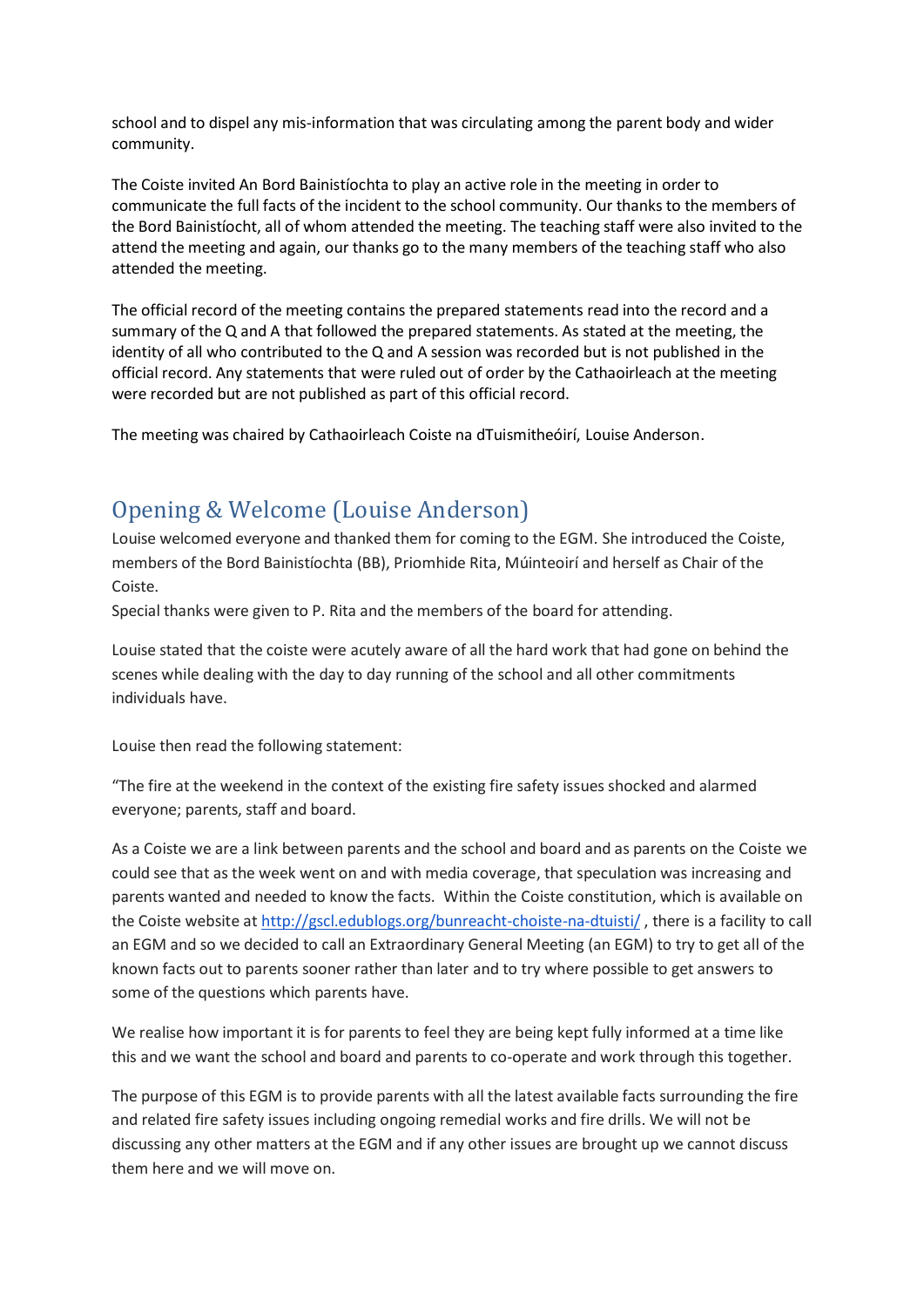We understand that this is an extraordinary and difficult multi-layered situation to manage.

We all want the same outcome which is a safe school.

The questions are being asked to understand what happened and if mistakes have been made to see what lessons there are to be learned for the future, not to assign blame.

We ask everyone to be respectful of each other, to listen and for one person to speak at a time.

We met with the board and school earlier today and during this meeting we will go through the detail which was provided to us and then defer to the board to answer any questions not covered already.

We have asked many of the questions which parents have already, so hope that the detail we provide will answer many of those. There will be an opportunity to ask further questions at the end of the meeting.

The agenda for the meeting is as follows:

### EGM Agenda

1. Welcome & purpose of EGM

2. Review of timeline and known facts surrounding the fire and subsequent related actions and events

- 3. Review of the status of remedial works
- 4. Review of fire drills
- 5. Q and A"

Louise explained that the situation is on-going and the EGM is designed to cover the main key points. Any further questions not covered tonight can be to be sent via email to the Coiste or the Board. She also stated that it has been agreed with P. Rita that a weekly update will be sent to parents to keep them informed as things progress.

Louise then handed over to Feargal to run through a timeline of events relating to the fire.

## Timeline of events Saturday 3rd March – Wednesday 7th March (Feargal McKenna)

#### **Saturday 3rd March 1:30am**

- Merrion Security Alarms were alerted that the fire alarm was triggered.
- Merrion Security Alarms made contact with Key Holder 1.
- Based on 7 false alarms in past 4 weeks coupled with the weather (red alert) Key Holder 1 acknowledged call but decided to take no immediate action.

#### **Saturday 3rd March 2pm**

• Key Holder 1 contacted Key Holder 2 to alert them about the alarm.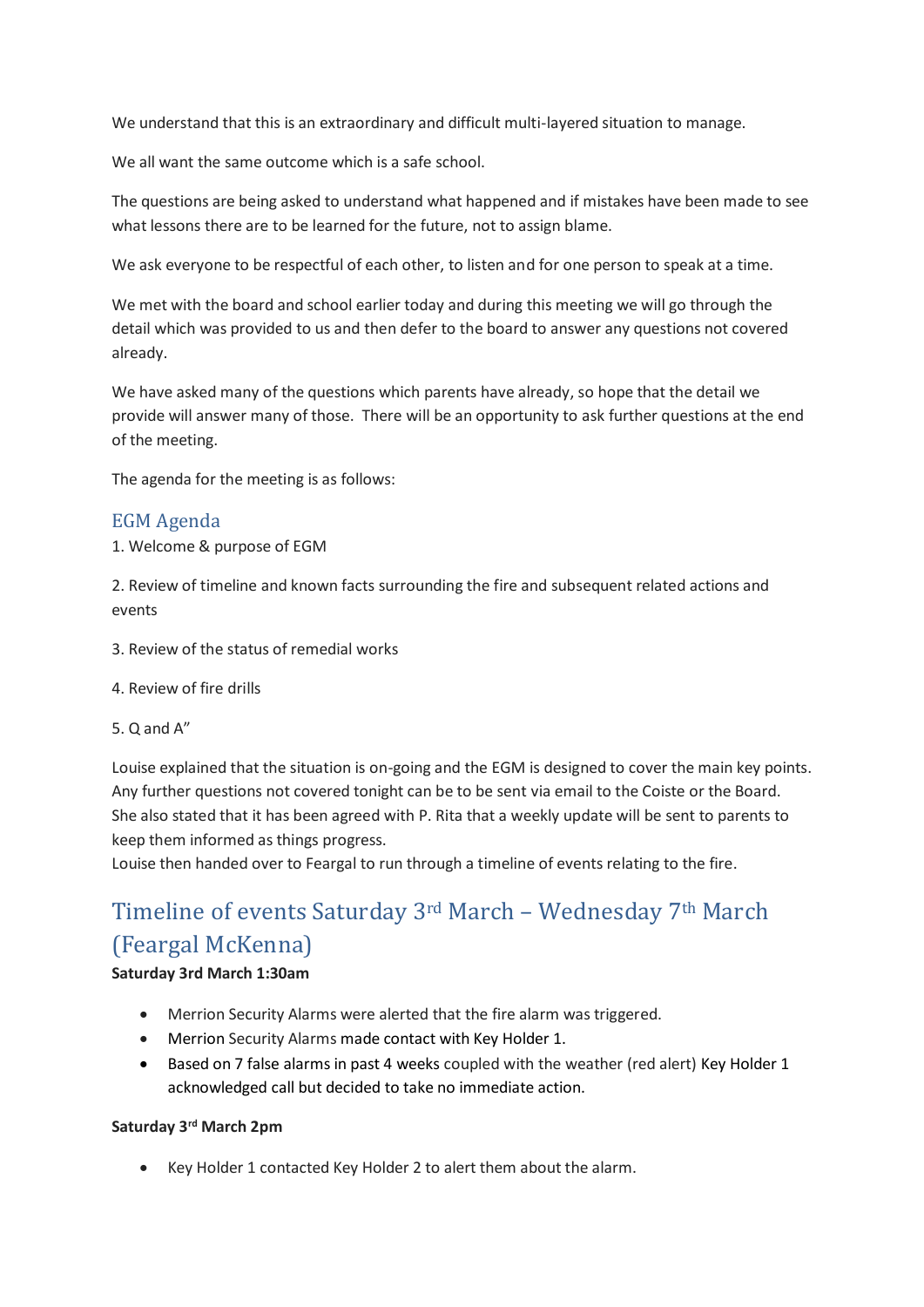• Due to the adverse weather (red alert) a decision was made to take no action.

It has been acknowledged by the board that the above demonstrated some wrong decisions and a key learning has been taken from this, with steps already in place and more to follow, to ensure this does not occur again. These include:

- 1) A change in key holders this has already taken place
- 2) Procedure for key holders have changed such that, if a key holder is unable to visit the school immediately they must pass the call to the next key holder. If key holder 3 is unable to attend then the fire services will automatically be instructed to make entry by force.
- 3) Gardai to be contacted by the Key Holder on every intruder alarm trigger to ensure that a Key Holder does not attend the school by themselves.
- 4) The Coiste have recommended that the key holder responsibilities and procedures be documented in writing rather than relying on verbal procedures.

#### **Sunday 4th March 1pm**

- P. Rita received a text from a third party to say the school alarm was sounding.
- She responded immediately and contacted Key Holder 2. Informed them she was snowed in and asked them to attend.
- Key Holder 2 went to the school, confirmed the alarm was sounding. No external sign of a fire, smoke or other. The alarm was de-activated and the heating put on.
- P. Rita requested a site walk be done by key holder two.
- Key holder two noted an odour and charred door on affected room.

#### **Sunday 4th March 2.15 pm**

- Fire service contacted.
- Contact made with Caretaker, DP, cleaner, alarm monitor company.
- Alarm monitoring company called out/alarm checked.
- Adjacent rooms were cleaned and mopped.
- P. Rita spoke to the fire officer that attended the scene asked if it was safe to open the school on Monday. The fire officer confirmed it was safe to open as normal.

At no point was P. Rita advised to obtain further structural examination.

P. Rita consulted with board members who all agreed to open the school based on the recommendation of the fire officer.

In hindsight it has been acknowledged that fire officer did not have the authority to say the building was safe.

A follow up action is now in place with the Board to review the critical incident procedure.

#### **Monday 5th March**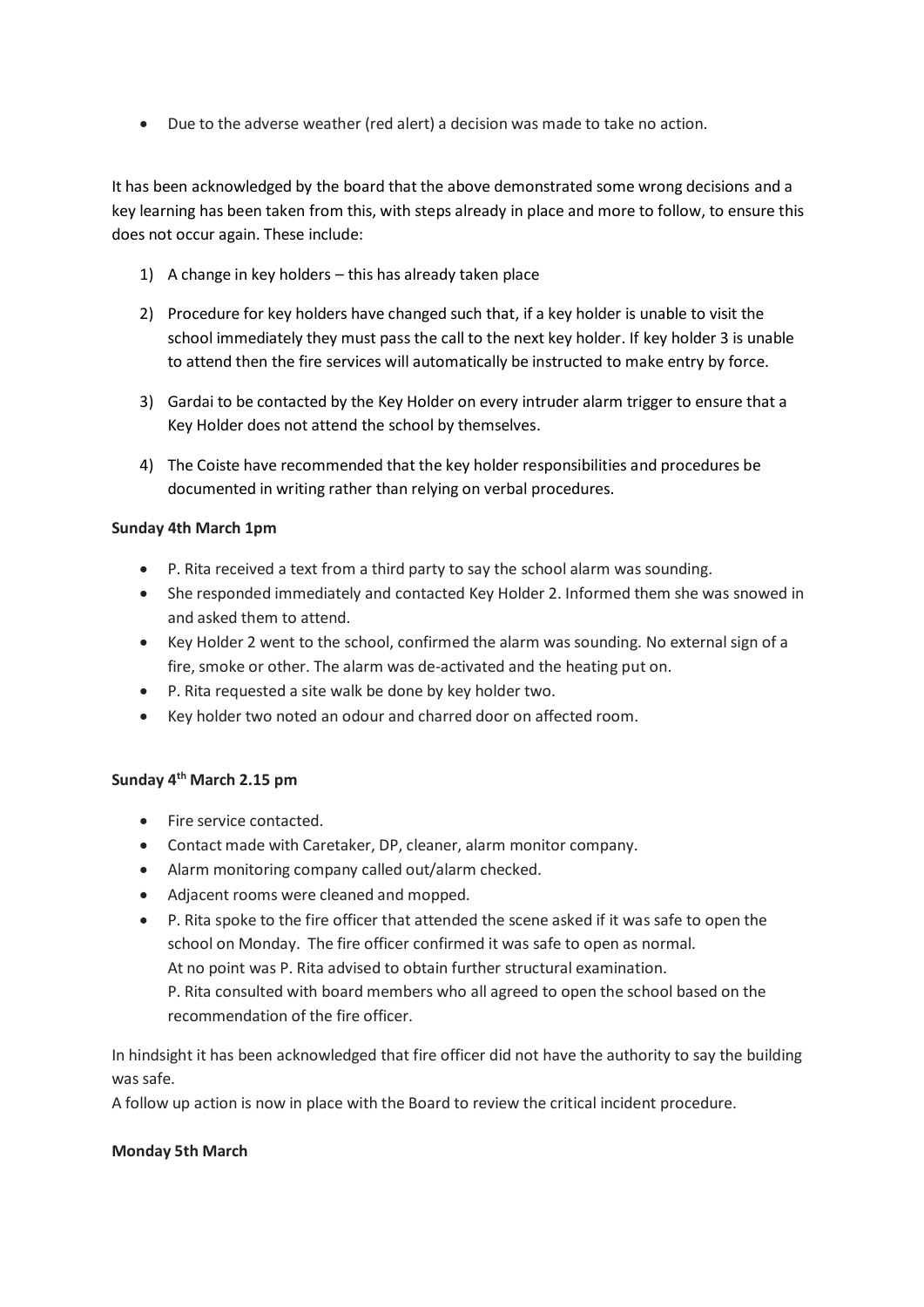- Professional cleaning company contacted to undertake a thorough clean. They were available Tuesday during school hours, a decision was made to move classes to another class room while the cleaning took place.
- Advised by the fire service not to clean the damaged room until it was assessed and the insurance company were contacted. It was ok to leave the damaged items in storage for the assessor to examine.
- The Department of Education and Skills were contacted. They advised they would liaise with the contractor currently on site with regards to quoting for the repair work.

### **Wednesday 7th March**

- Department of Education and Skills agreed to engage a specialist cleaning company to clean the damaged room and to cover costs. The cleaning company expected to assess the room on Thursday 8<sup>th</sup> March. Possibly available on Monday to clean. Glenbeigh Fire and Flood is name of the company. They were given the time frame of mid-day today to confirm a time. They were advised that the school would be made available over the weekend.
- The building contractors advised they were to have a quote prepared and sent to the Department of Education and Skills that evening.
- Key holder list for the school has been changed and sent to the alarm monitoring company.
- Chief Fire Officer agreed the information given when they attended the scene on Sunday  $4<sup>th</sup>$ March was a miss-communication.
- The assessor is due to come out at 9am on Monday 12th.
- The Department of Education and Skills confirmed they have engaged KSN for assessment and reports on the repairs. KSN have been informed of the repairs that are urgent as per the repeated requests to the Department of Education and Skills from the school.

Feargal confirmed that this is the time line of events which the coiste were given up to 8AM this morning (Thurs 8<sup>th</sup> March AM) and handed over to Príomhoide Rita to continue timeline of events from Thurs 8th onwards.

## Timeline of events Thursday 8<sup>th</sup> March (P. Rita)

- Update late this afternoon from Ger Cleary from KSN Project Managers appointed by Dept of Education and Skills. He visited the school and has been liaising with the structural engineer and the fire consultant. They were all onsite this afternoon and he spoke with the electrician who confirmed to him that the room was fully disconnected. He said he was happy that the electrics performed as they should and that anything that should have tripped in that room did trip. He will be back here on site at 7am in the morning (Fri 9<sup>th</sup> March) to do a thorough check of the entire building. Based on what he has seen he is confident that the electrics are ok.
- Frank Burke a structural engineer visited the school this afternoon. He assessed the structure of the damaged room. He said he is happy that the ceiling had done its job to retain the fire, no signs of warping or damage to the structure. He was happy with the structure of the plaster board on the walls. He could see they were still in place on the walls. In relation to the door he is happy it did its job to contain the fire and there were no signs of warping. In general he was very satisfied with the room. He will put this in writing to us in the morning. He will send a report to say the he is happy the room is structurally safe.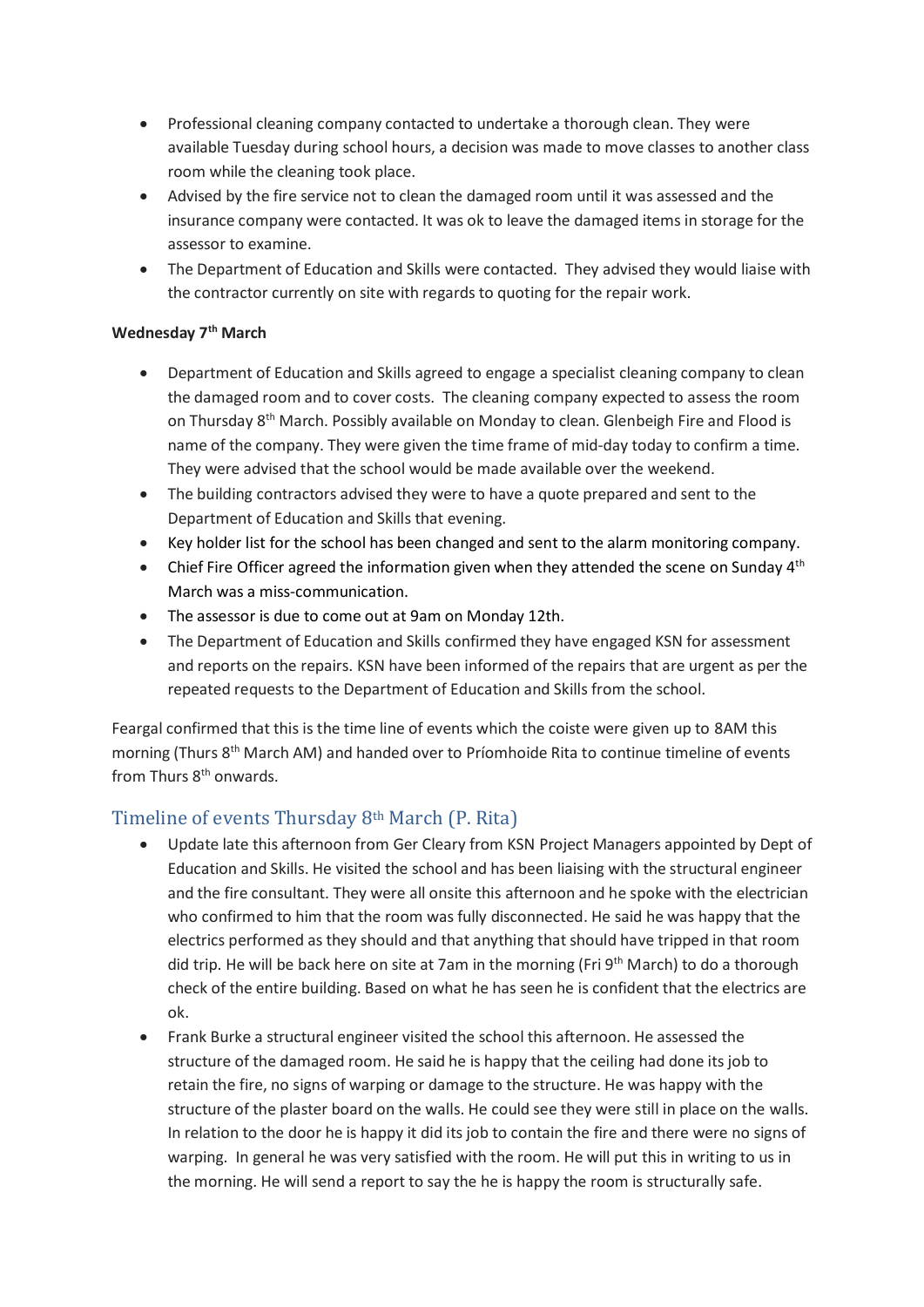• Mark Gavin a fire consultant with Michael Slattery Associates Fire Safety Engineers also visited the school this afternoon. He says he is happy the room is safe no damage above the ceiling. He removed the ceiling tiles and inspected the area above the tiles, there was no damage there so he was happy with that. He is happy the alarm is fully functioning and shows no signs of fault. The alarm is deactivated in the room as it should be. He is happy all the fire systems worked and that the building contained the fire as it should. He was very happy with how the building performed. The only recommendation he had was to contact our alarm company in the morning and ask that a heat alarm be installed as opposed to a fire alarm until the room is reinstated at which point we go back to the original fire alarm

## Update on remedial works (P.Rita)

- The latest update went out in February. The only change to this is that KSN have been appointed as project managers. Their purpose is to keep the schedule that was put in the last update and to make sure the contractors are sticking to that schedule. For example, if contractors are due to be in Room 4 on April  $4<sup>th</sup>$ , they will ensure they are there and we have handed over room 4 to them.
- In light of the current events, they have said that they will undertake all the emergency lighting over the Easter break so when we come back after Easter that will all be in place.

# Fire drill (Louise Anderson)

Fire drills are normally done once a term, and are currently being done on a monthly basis. A fire officer has come to review one of the recent scheduled drills.

As Feargal noted to earlier, there have been unscheduled drills due to the fire alarm being set off by the builders. Sometimes the intruder alarm goes off, sometimes the fire alarm. In those incidents where fire alarm accidently set off, a full fire drill has been completed.

One unscheduled drill happened today – the school was cleared in 3mins 30 seconds.

The purpose of these drills is to rehearse what would happen in a real life situation and to identify any issues.

There was one such issue in a recent drill that the Coiste were made aware of yesterday. The Coiste followed up with the school and the board on this issue. A child was in the toilet when one of the unscheduled fire drills happened. Normal procedure is that the teacher clears the classroom and the toilets and then exits with the class and shuts the door. On this occasion this did not happen. There was a child left behind in the toilet.

The child was picked up on the second sweep of the building that is done by the teachers as a double check. The child was picked up from the toilet and brought out to the clós.

This fire drill took 4mins 30 sec. including getting the child from the toilet. The purpose of drills is to be a learning exercise. The teacher was spoken to about what the correct

# Coiste Q & A Summary (Feargal Mc Kenna)

procedure is, so that it won't happen again.

Feargal provided a run through of high level questions that the Coiste put to the Board this am. The key questions were common from all parties (Coiste and Parents) and most have been covered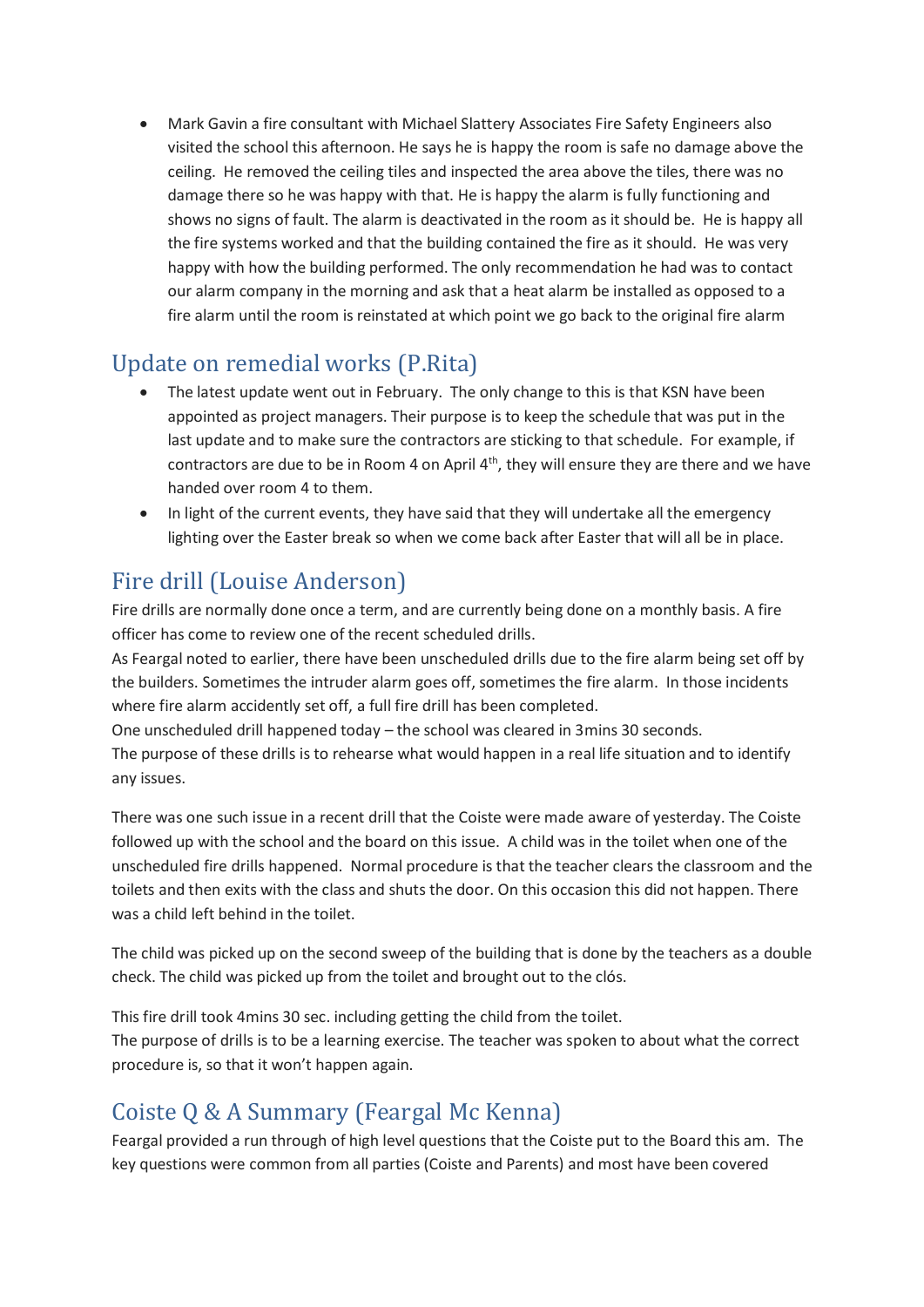already.

Q: When did the fire start?

A: 1.30 am Saturday  $3^{\text{rd}}$  March – assumed based on when the first fire alarm went off.

Q: What was the cause?

A: It is believed it was a laptop plug-in cabinet where teachers plug laptops in to charge. It was that unit that went on fire. Not the electric socket. We have asked for clarification of that in writing.

Q: How were they notified? A: That has been covered.

Q: Was a risk assessment carried out on Sunday and by whom? A: No risk assessment was carried out other than by the fire services.

Q: Did the schools risk assessment review electrical safety, structure safety and health and safety? A: The answer is no, that only took place on Thursday the 8th.

Q: Can the Coiste obtain risk assessments from the school, Gardaí and fire officer? A: If that is common place and permitted by the Department of Education and Skills then we will try to get it. If not we can still ask for it. We will seek clarification from the Department on the policy for a school in this situation.

Q: Who made the decision to open on Monday? Who made the decision to communicate with parents on Sunday evening?

A: These decisions were made ultimately by the board.

Feargal explained it was made off the back of recommendations from the fire service. It is recognized now these recommendations should not have been given but it is off the back of these decisions the board decided to open.

Q: What else has happened since Monday in relation to cleaning of effected classrooms and the survey?

A: This has been covered.

## Summary of Open Floor Q&A Session

*This is a summary of the topics discussed during the Q&A session and resultant action plans.*

#### **Miscommunication**

It was clarified by the school and Board that there was miscommunication regarding confirmation that the school was safe to enter on Monday. The fire officer who was on premises was asked on Sunday if the school was safe to open the next day and he replied yes which the school and Board understood to cover all aspects of safety. Later in the week, following a query from a parent the chief fire officer clarified that the fire officer on site was only confirming safety from perspective of the fire itself not confirming structural safety or otherwise. As soon as the school and board became aware of this, they contacted the Department of Education and Skills to get structural, electrical and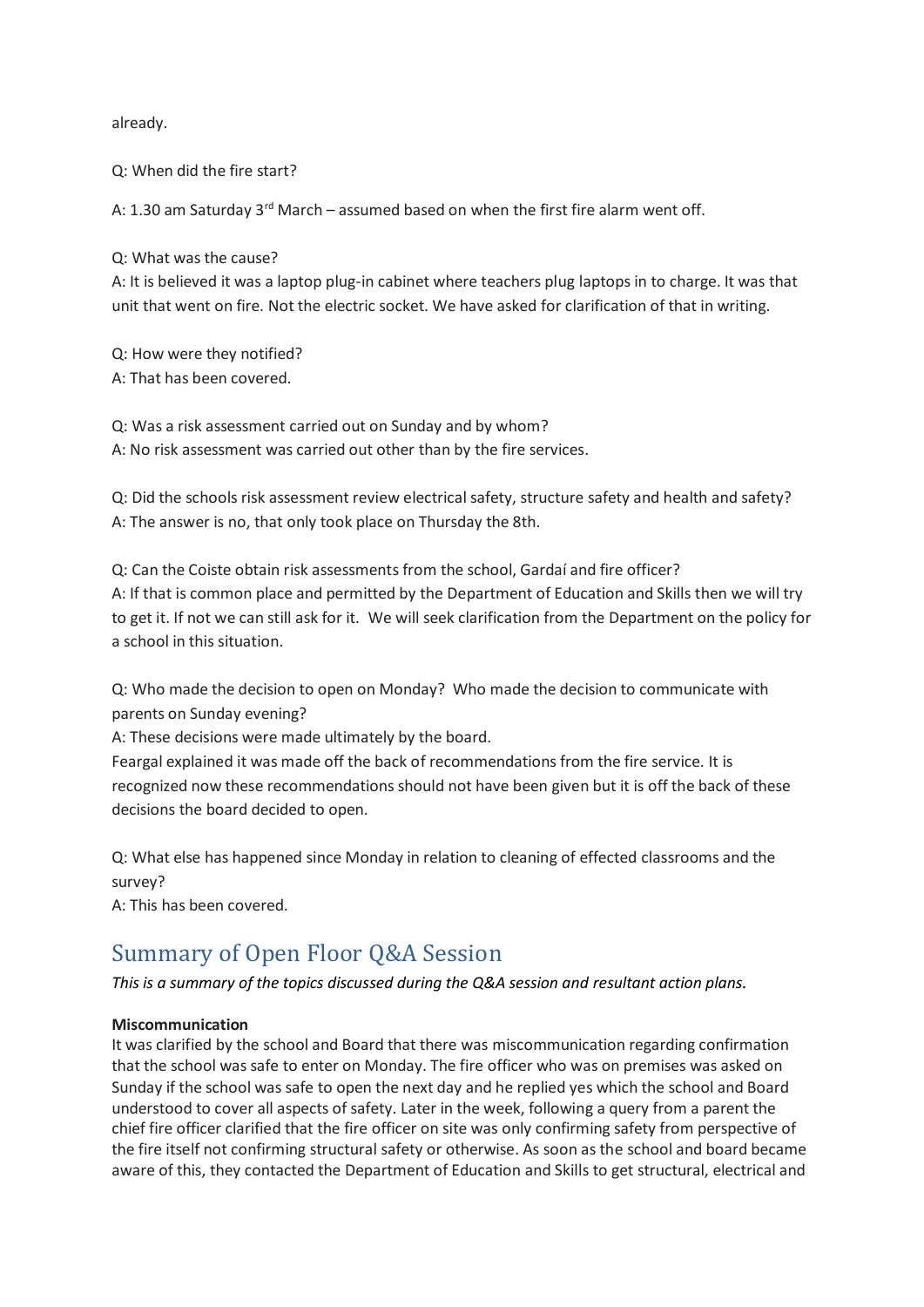health & safety confirmed by qualified persons.

#### **Exceptional Circumstances**

The exceptional circumstances of the Red Weather Alert and the fire happening at the same time was noted and acknowledged that these were highly unusual circumstances. All acknowledged that there are lessons to be learned.

#### **Classroom Safety/Air Quality**

The issue of the smell of smoke and air quality was discussed. Glenbeigh Fire & Flood, a specialist cleaning Company have now been engaged to conduct a deep clean of all affected areas. They were on site today and completed a soot test of all affected rooms. They confirmed that there were traces of soot but they said it was no different to what you would find in a room in your home with a stove. They will return to complete a thorough clean of all affected rooms – hopefully Saturday TBC.

#### **Communication**

There was a lot of discussion about lack of communication and the Board confirmed that they are working on improving communication. The Coiste have requested that a weekly email is sent to all parents to provide updates on remedial works. P. Rita has agreed to commence this from tomorrow.

It was also noted that some children are concerned about the incident. P.Rita said that teachers have reassured children and agreed to visit classrooms herself.

#### **Social Media**

There was a lengthy discussion about the use of Social Media surrounding this incident and in particular, negative posts about members of the Board and Coiste. Some of the posts on social media were ill-informed and distracted from the work that was going on in the background to deal with the extraordinary situation, to establish facts and to collate accurate information to be communicated to Parents. Parents were reassured that the safety of all children is paramount to the school, the Board and the Coiste. Parents were also asked to consider the impact of statements made on social media. Parents' feedback regarding the need to improve communication to parents has been noted and is being addressed with the introduction of a weekly update on remedial works.

#### **Emergency Lighting**

It was confirmed that emergency lighting would be completed over Easter break. A question was raised re whether these would be illuminated signs or additional emergency lighting in corridors that kick in when the power goes out or when smoke is in the building? The latter was requested as a priority as it is believed to be quite straightforward and relatively inexpensive. The Coiste have taken an action to raise this issue.

#### **Bernie Ní Ógáin, Chairperson of the Board of Management**

Bernie expressed her thanks to the Coiste for all their hard work in addressing this issue with P. Rita and the Board, for calling the EGM and conducting it in a respectful manner. She took on board the need for improved communication. She also acknowledged that there are lessons to be learned from what happened and agreed to take those lessons on board and deal with them as best we can. She acknowledged parents' concerns and assured parents that the board are working their way through the many emails received. Bernie also commended P. Rita for her hard work in dealing with this serious issue and the múinteoirí who are doing a fantastic job in their classes.

#### **Contingency Planning**

The need for contingency planning and a disaster recovery policy was discussed. P. Rita confirmed that she would look to the Dept. of Education and Skills in the event of a requirement for alternative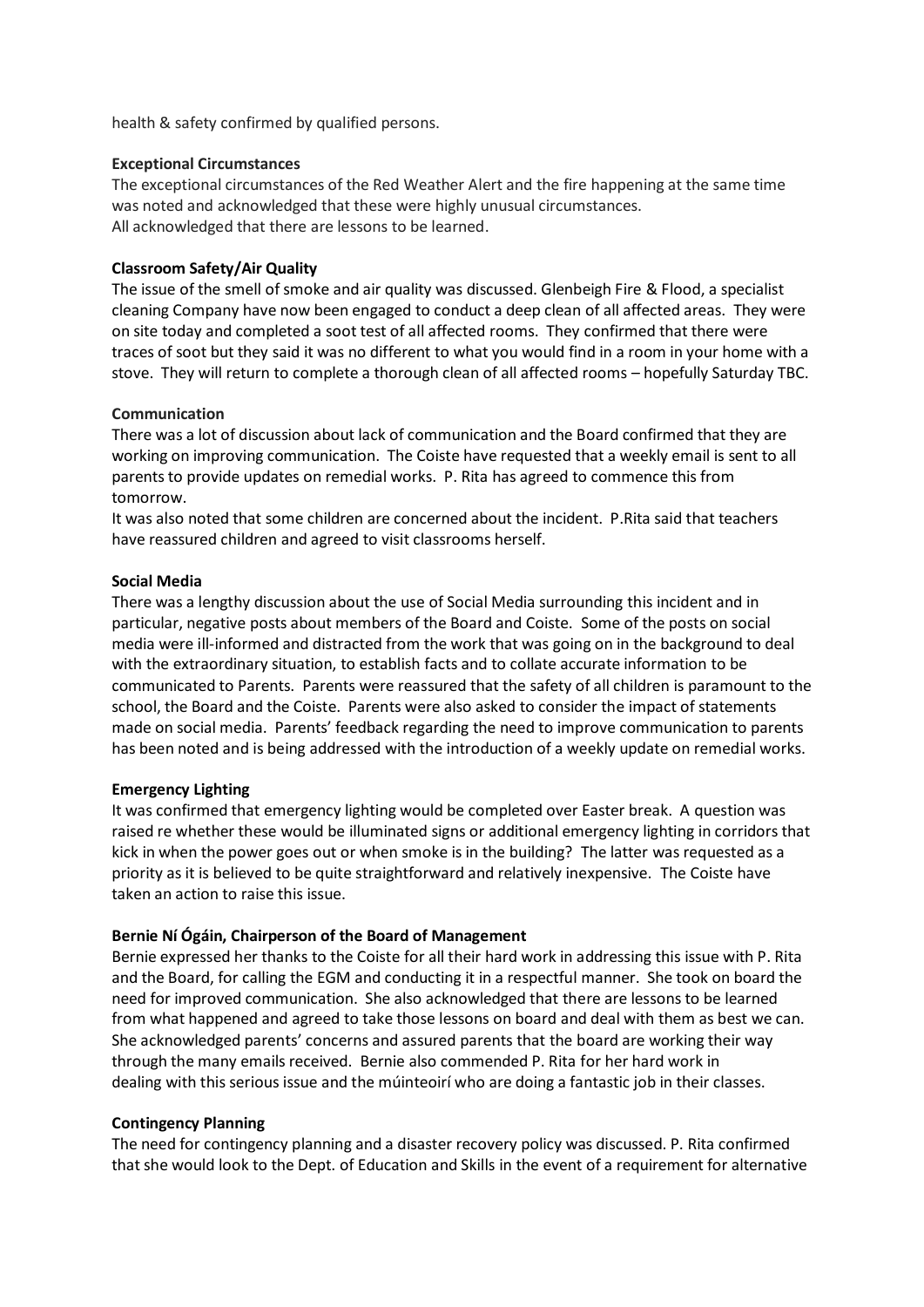accommodation etc. A parent asked that a Contingency/Disaster Recovery Plan be put in place and that a professional review the final policy. The Board confirmed that external expertise is drafted in when required for example safety review in Summer 2017. TBC whether contingency planning will be included in revised critical incident policy or separate policy.

#### **Pressure on Department of Education to expedite remedial works**

A number of parents asked if there was anything they could do to put pressure on the Dept. of Education to expedite fire safety works. It was agreed that a petition or a letter sent by all parents to the Minister for Education and other relevant parties is a good idea. The Coiste will progress this.

It was noted that remedial works have started to progress more quickly since the Department appointed the Project Manager. The Board will continue to put pressure on the Department especially in light of this incident.

Coiste members have attended 2 meetings with the Department to express parents' concerns and try to understand reasons for delays. The Coiste became aware recently that the GSCL remedial works are being completed under the contract which the Department had for a school in Mullingar's remedial works and not under a new separate tender for GSCL which limits the contractual pressure which can be exerted.

The Coiste will continue to put pressure on the Department, using recent events as leverage.

#### **Cause of Fire/Equipment lost**

Electrician confirmed that fire was caused by laptop caddy and that the electrics in the room were sound. He will return to the school tomorrow at 7am to conduct review of the electrics in the entire school. Approx. 16 laptops were destroyed along with some furniture. Insurance assessor coming to assess damage on Monday.

#### **Fire Doors**

Query re replacement of Fire Doors. Confirmed that this is in schedule of works and new magnetic fire doors have been ordered but there is a long lead time. P. Rita to follow up re completion date.

#### **Teacher Representative on the Board**

As the representative of the teachers on the Board, Múinteoir Louise acknowledged that it has been an extremely stressful time for not only the children, the Board, the Coiste and the parents but also for the teachers. She commended the teachers for their professionalism and continuing with the education of all children and making sure they are still in a safe environment.

She stated that teachers are working with full thoughts of our children and we will always continue to support children and parents.

#### **Risk Assessment Training**

Suggestion from a parent that Risk Assessment training would be beneficial for people involved in making decisions.

#### **Policy Review**

It was suggested that a review of all policies should be conducted to ensure they are fit for purpose in light of the growth of the school. It was noted that all policies are available on the school website. Parents were asked to come forward if they have any special expertise, have any recommendations etc.

#### **Acknowledgements**